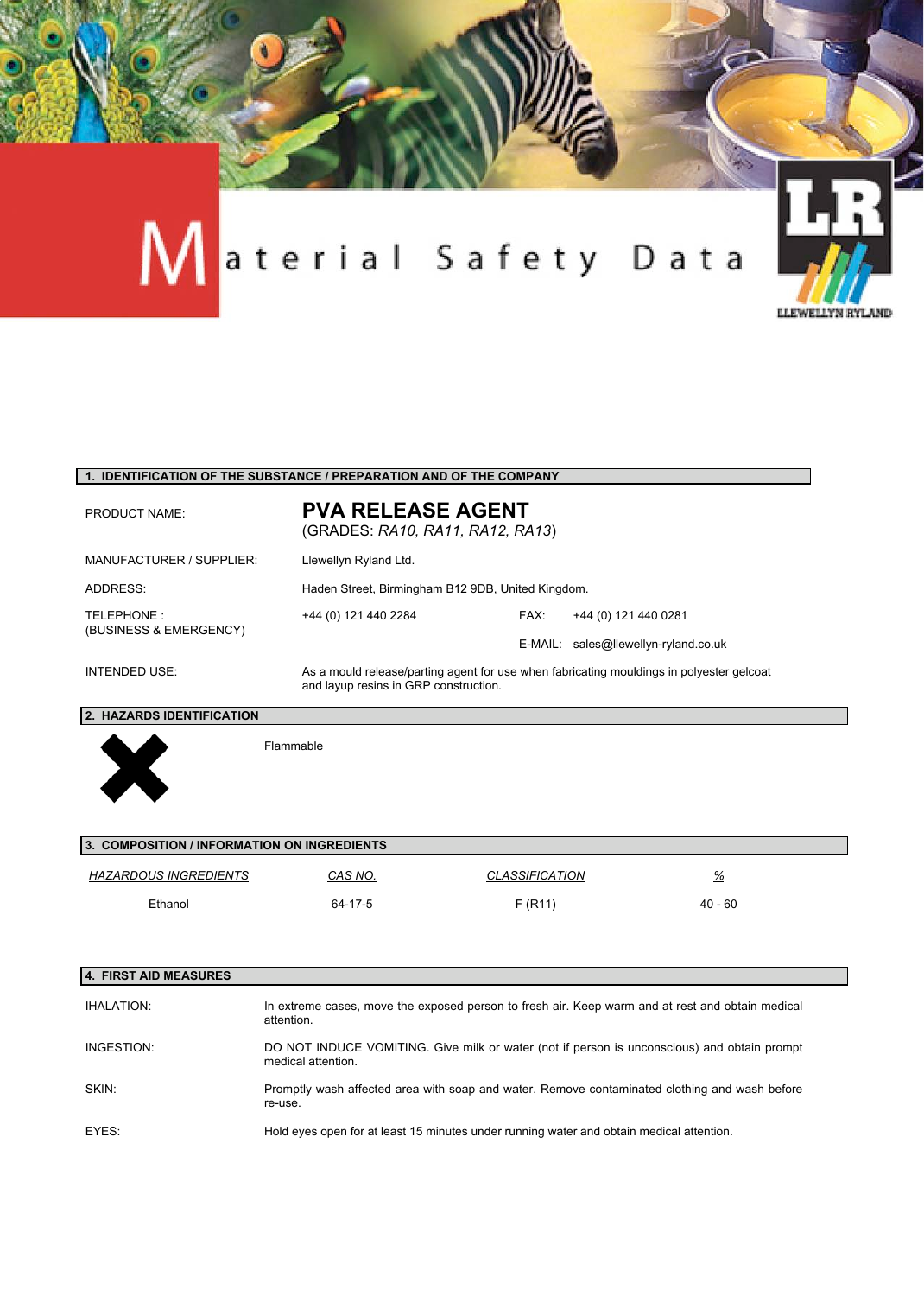# **PVA RELEASE AGENT PAGE 2 OF 4**

| <b>5. FIRE-FIGHTING MEASURES</b>               |                                                                                                                                                                                                                                              |                                                                            |                                                                                                       |  |
|------------------------------------------------|----------------------------------------------------------------------------------------------------------------------------------------------------------------------------------------------------------------------------------------------|----------------------------------------------------------------------------|-------------------------------------------------------------------------------------------------------|--|
| SUITABLE EXTINGUISHING<br>MEDIA:               | Dry chemical, CO <sub>2</sub> , foam, sand and water spray.                                                                                                                                                                                  |                                                                            |                                                                                                       |  |
| NOT TO BE USED:                                | Water jet may be ineffective.                                                                                                                                                                                                                |                                                                            |                                                                                                       |  |
| SPECIAL FIRE-FIGHTING<br>PROCEDURES:           | Material is flammable and may explode in a fire. Cool containers exposed to flames from the side<br>with water until well after the fire has been extinguished. Do not allow run-off from fire-fighting to<br>enter drains or water courses. |                                                                            |                                                                                                       |  |
| <b>SPECIAL PROTECTIVE</b><br>EQUIPMENT:        | Suitable breathing apparatus may be required.                                                                                                                                                                                                |                                                                            |                                                                                                       |  |
| <b>HAZARDOUS COMBUSTION</b><br>PRODUCTS:       | Oxides of carbon and partially oxidised organic fragments of the product's main components may be<br>produced.                                                                                                                               |                                                                            |                                                                                                       |  |
| <b>6. ACCIDENTAL RELEASE MEASURES</b>          |                                                                                                                                                                                                                                              |                                                                            |                                                                                                       |  |
| PERSONAL PRECAUTIONS:                          | adequate ventilation and evacuate non-essential personnel.                                                                                                                                                                                   |                                                                            | Remove all sources of ignition. Wear suitable protective clothing and avoid inhaling vapours. Provide |  |
| <b>ENVIRONMENTAL</b><br>PRECAUTIONS:           |                                                                                                                                                                                                                                              | Confine spill. Do not allow product to enter sewers, rivers or open water. |                                                                                                       |  |
| <b>CLEAN-UP METHODS:</b>                       | Contain and absorb with inert material and shovel to disposal. The absorbed waste will contain<br>solvent residues and will be flammable. Store in a well-ventilated area. Inform authorities if large<br>amounts are involved.              |                                                                            |                                                                                                       |  |
| 7. HANDLING AND STORAGE                        |                                                                                                                                                                                                                                              |                                                                            |                                                                                                       |  |
| <b>HANDLING PRECAUTIONS:</b>                   | Use with care and avoid spillage. Do not eat, drink or smoke. Avoid eye and skin contact and the<br>inhalation of vapours.                                                                                                                   |                                                                            |                                                                                                       |  |
| <b>STORAGE PRECAUTIONS:</b>                    | Store in a cool, dry, well-ventilated area. Keep in tightly-closed, clearly-labelled containers. Isolate<br>from sources of heat and ignition. Flammable liquid storage required.                                                            |                                                                            |                                                                                                       |  |
| 8. EXPOSURE CONTROLS AND PERSONAL PROTECTION   |                                                                                                                                                                                                                                              |                                                                            |                                                                                                       |  |
| <b>OCCUPATIONAL</b><br><b>EXPOSURE LIMITS:</b> | Ethanol; occupational exposure standard: 1000ppm (long term exposure, 8 hours).<br>No short-term standard published.                                                                                                                         |                                                                            |                                                                                                       |  |
| INHALATION:                                    | Local exhaust ventilation and/or suitable respiratory protection is recommended during spraying<br>operation, for the use of large quantities of this product or if the OES is exceeded.                                                     |                                                                            |                                                                                                       |  |
| SKIN:                                          | Chemically-resistant gloves should be worn when handling this material. Frequent or prolonged skin<br>contact should be avoided.                                                                                                             |                                                                            |                                                                                                       |  |
| EYES:                                          | Eye or face protection is recommended where a risk of splashing exists.                                                                                                                                                                      |                                                                            |                                                                                                       |  |
| INDUSTRIAL HYGIENE:                            | Good standards of industrial hygiene are reguired for the use of this material.                                                                                                                                                              |                                                                            |                                                                                                       |  |
| 9. PHYSICAL AND CHEMICAL PROPERTIES            |                                                                                                                                                                                                                                              |                                                                            |                                                                                                       |  |
| PHYSICAL FORM:                                 | Liquid                                                                                                                                                                                                                                       | COLOUR:                                                                    | Blue (RA10, RA12)                                                                                     |  |
| ODOUR:                                         | Alcohol                                                                                                                                                                                                                                      | SPECIFIC GRAVITY:                                                          | Clear (RA11, RA13)<br>0.80 - 1.20 g/cm <sup>3</sup> (@ 25 °C)                                         |  |
| POUR POINT:                                    | $\leq 0^{\circ}C$                                                                                                                                                                                                                            | <b>BOILING POINT:</b>                                                      | $>75^{\circ}$ C                                                                                       |  |
| PH:                                            | Not determined                                                                                                                                                                                                                               | <b>MISCIBILITY WITH WATER:</b>                                             | Miscible                                                                                              |  |
| <b>VAPOUR PRESSURE:</b>                        | Not determined                                                                                                                                                                                                                               | <b>VAPOUR DENSITY:</b>                                                     | > air                                                                                                 |  |
| <b>AUTO-IGNITION</b><br>TEMPERATURE:           | 422 °C (ethanol)                                                                                                                                                                                                                             | <b>EXPLOSIVE PROPERTIES:</b>                                               | lower 4.3 vol% (ethanol)<br>upper 19.0 vol%                                                           |  |
| <b>FLASH POINT:</b>                            | Approximately 23 °C (closed cup method)                                                                                                                                                                                                      |                                                                            |                                                                                                       |  |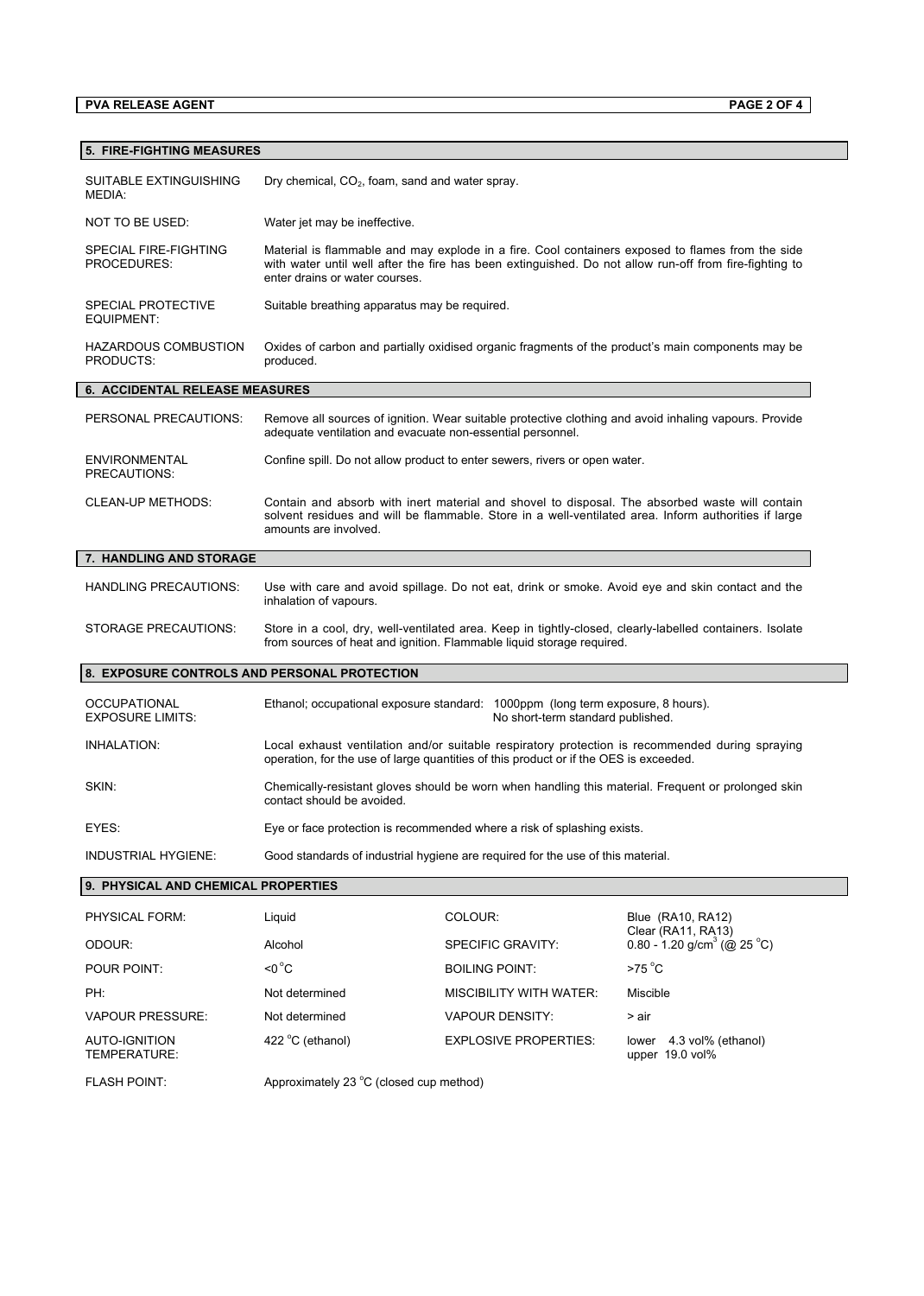#### **PVA RELEASE AGENT PAGE 3 OF 4**

#### **10. STABILITY AND REACTIVITY**

| CHEMICAL STABILITY:                                   | Stable under recommended handling and storage conditions.                                                                     |
|-------------------------------------------------------|-------------------------------------------------------------------------------------------------------------------------------|
| CONDITIONS TO AVOID:                                  | Sources of heat and ignition.                                                                                                 |
| MATERIALS TO AVOID:                                   | Oxidising agents, strong acids and strong alkalis.                                                                            |
| <b>HAZARDOUS</b><br><b>DECOMPOSITION</b><br>PRODUCTS: | Carbon dioxide, carbon monoxide, oxides of nitrogen and smoke may be produced if material is<br>exposed to high temperatures. |

## **11. TOXICOLOGICAL INFORMATION**

*The following toxicological assessment is based on a knowledge of the toxicity of the product's components*

| INHALATION:             | High concentrations of vapour are irritating to the respiratory tract and the eyes and may cause<br>headaches, dizziness, anaesthesia and other CNS effects.           |
|-------------------------|------------------------------------------------------------------------------------------------------------------------------------------------------------------------|
| INGESTION:              | Ingestion of large quantities of this material may cause nausea and sickness. Small amounts of liquid<br>aspirated during ingestion or vomiting may cause lung damage. |
| SKIN:                   | Frequent or prolonged exposure may cause skin irritation and may lead to dermatitis.                                                                                   |
| EYES:                   | May cause irritation to the eyes.                                                                                                                                      |
| <b>CHRONIC EFFECTS:</b> | Repeated or prolonged exposure to vapours may lead to chronic upper respiratory irritation.                                                                            |

## **12. ECOLOGICAL INFORMATION**

| MOBILITY:                            | Mobile liquid. Contains volatile components. Soluble in water.                                                                                    |
|--------------------------------------|---------------------------------------------------------------------------------------------------------------------------------------------------|
| PERSISTENCE AND<br>DEGRADABILITY:    | Product is biodegradable.                                                                                                                         |
| <b>BIOACCUMULATIVE</b><br>POTENTIAL: | Not expected to bioaccumulate.                                                                                                                    |
| ECOTOXICITY:                         | $LC_{50}$ (trout, 96 hour): 11400 mg/dm <sup>3</sup> (ethanol)<br>$LC_{50}$ (daphnia magna, 96 hour): 8300 mg/dm <sup>3</sup> (polyvinyl alcohol) |

# **13. DISPOSAL CONSIDERATIONS**

*Disposal must be in accordance with local and national legislation*

PRODUCT: Material should be removed by approved waste contractors.

EMPTY PACKAGING: Empty packages may contain flammable residues and should be disposed of in a manner acceptable to local authorities.